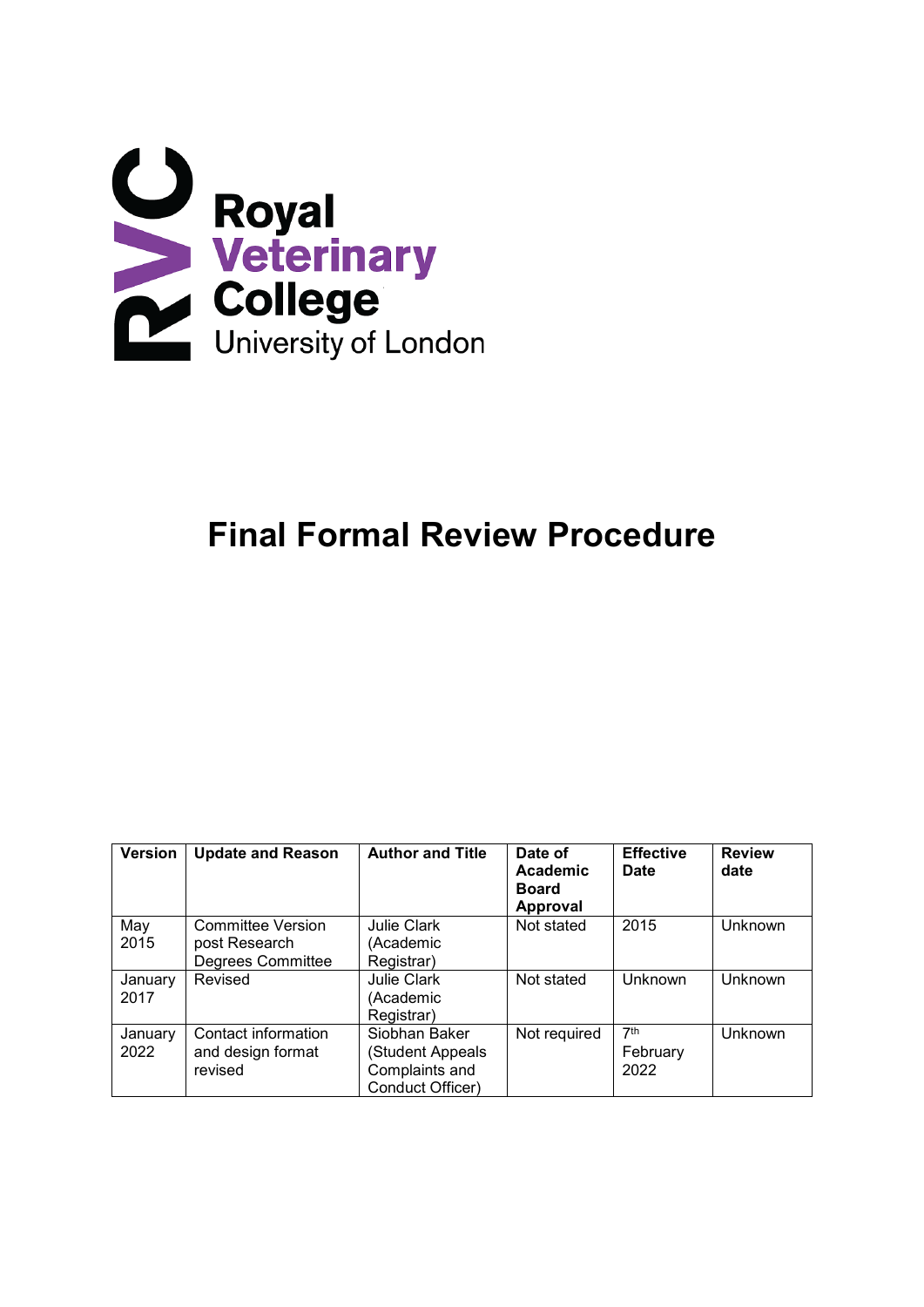## **1. Context and Formal Procedures**

<span id="page-1-0"></span>Following a hearing by the Professional Requirements Committee, Appeals Panel, Academic Misconduct Panel or the outcome of a formal Complaint, an appeal submitted by the student against the formal decision may be allowed, subject to the discretion of the College Secretary as specified below.

#### **2. Right of Review and Allowable Grounds for Review**

- 2.1. A review must be requested in writing and lodged with the College Secretary [\(governance@rvc.ac.uk\)](mailto:governance@rvc.ac.uk), within **[28 calendar](#page-1-0) days** of the announcement of the decision which is to be the subject of the review. The grounds for the review must be clearly stated as part of the request and appropriate documentation supplied.
- <span id="page-1-2"></span><span id="page-1-1"></span>2.2. The College Secretary will allow a review to be heard if he is satisfied that any of the following criteria apply:
	- 2.2.1. That there is **new evidence** that could not have been, or for good reason was not, made available at the time of the hearing;
	- 2.2.2. That evidence can be produced of significant **[procedural](#page-1-1) [error](#page-1-2)** made before or during the hearing.
	- 2.2.3. Any remedy or outcome proposed by the previous decision is **manifestly unreasonable**.

## **3. Direction of Proceedings and Timings**

- 3.1. The College Secretary will check that the procedures of the previous stage have been followed correctly. If they have not, then a Review will automatically proceed.
- <span id="page-1-3"></span>3.2. If the College Secretary decides to allow a review to be heard, s/he will appoint a Review Group. The College Secretary will also appoint a Secretary ("the Secretary") to the Committee [independent of previous proceedings.](#page-1-3)
- 3.3. The Final Formal Review should take no longer than 30 days in total without good reason being provided to the student.
- 3.4. In cases arising from the Complaints Procedure, and especially those involving supervision, student complaints against other students, or tutor support, the College Secretary may encourage the parties involved to engage in a mediation process. If mediation is accepted, then the current Review will be complete.
- 3.5 If the College Secretary does not allow a review, the decision will represent a Completion of the College's Procedures and the student will have recourse to the [Office of the Independent Adjudicator \(](https://www.oiahe.org.uk/students/can-you-complain-to-us/)OIA) if they remain dissatisfied. Accordingly, the student will receive a Completion of Procedures letter outlining the reason for the decision.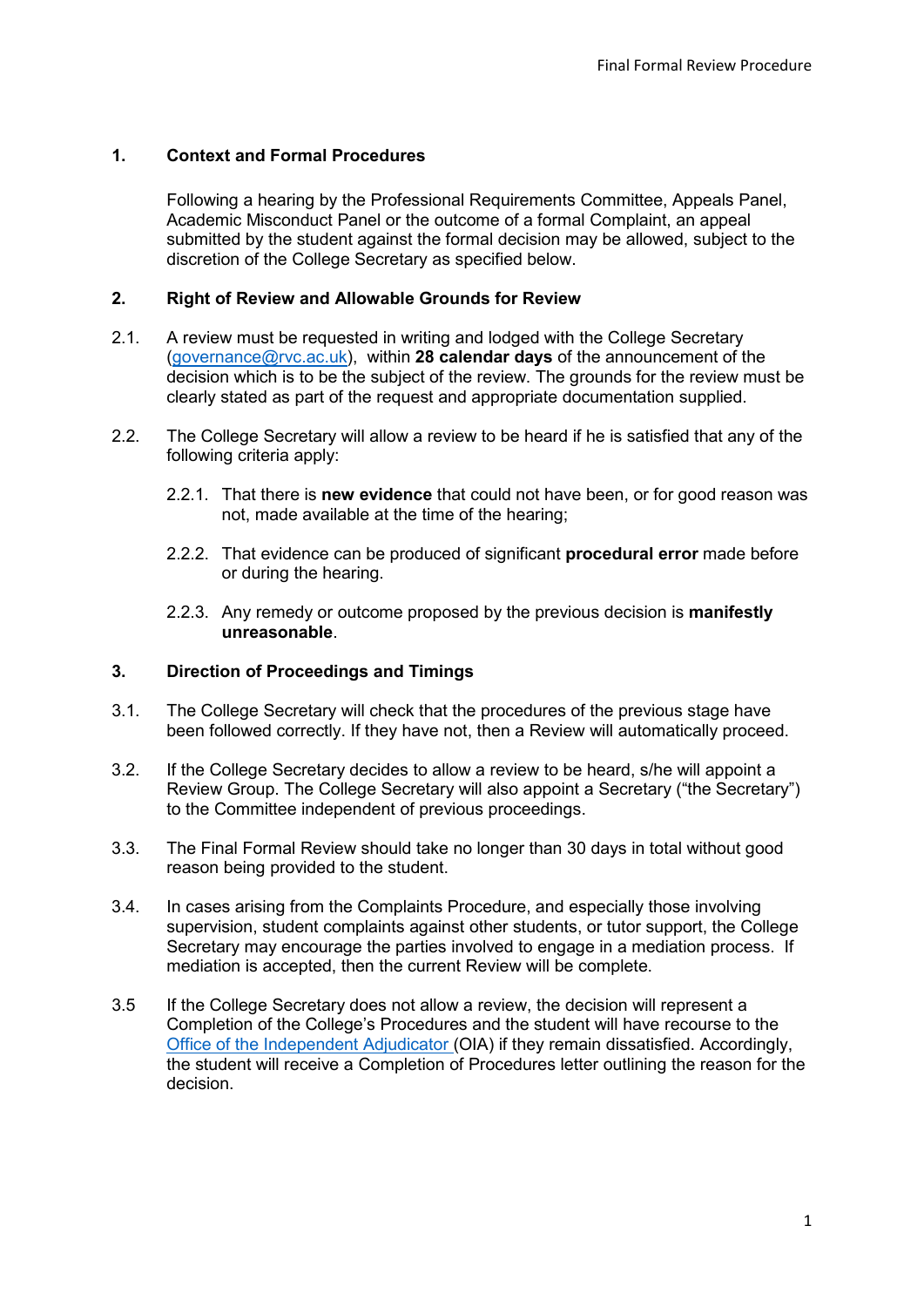# **4. Review Group**

## 4.1. **Terms of reference of the Review Group**

To consider cases referred to it by the College Secretary and determine whether the evidence is of sufficient significance to cast doubt upon the reliability of the decision arrived at by the original committee.

#### 4.2. **Composition of the Review Group**

4.2.1. The Review Group will be comprised as follows:

- a) Chair, appointed by the College Secretary
- b) One member with acknowledged expertise in the area in question (e.g., student support, supervision of research students, research area)
- c) The President of the Student Union or his/her nominee
- d) One member experienced in the dealing with the preceding procedure (Appeal, Complaint, Academic Misconduct, Fitness to Practise).
	- 4.2.2. The Group may not include any person previously associated with the case, or who has any other significant connection with the case or the student, including involvement as an adviser to any party.
	- 4.2.3. One or more members of the Group may be external to the RVC.
	- 4.2.4. The quorum for the Group will be three. The Chair shall have a casting vote in the event of a tie.

## 4.3. **Review Group procedure**

- 4.3.1. For the purpose of the hearing, a decision by the Chair on any point of procedure will be binding.
- 4.3.2. The Secretary will supply the members of the Group and the appellant, in advance of the hearing, with the grounds for review with supporting documentation and the papers presented at the hearing from which the review arises.
- 4.3.3. If on receipt of the papers a member of the Group discovers they have a connection with the appellant or the case they must inform the Secretary immediately. The Chair and the College Secretary will determine if the connection represents a significant conflict of interest requiring replacement or absence of the member of the Group.
- <span id="page-2-0"></span>4.3.4. After consulting with the Group the Chair will determine whether or not to hold a hearing.

## **5. Procedure if a hearing is to be held**

- 5.2. At least 14 days' notice of the date, time and venue of the Review Group hearing will be given to all parties.
- 5.3. The appellant has the right to be accompanied by a [supporter.](#page-2-0) The name of the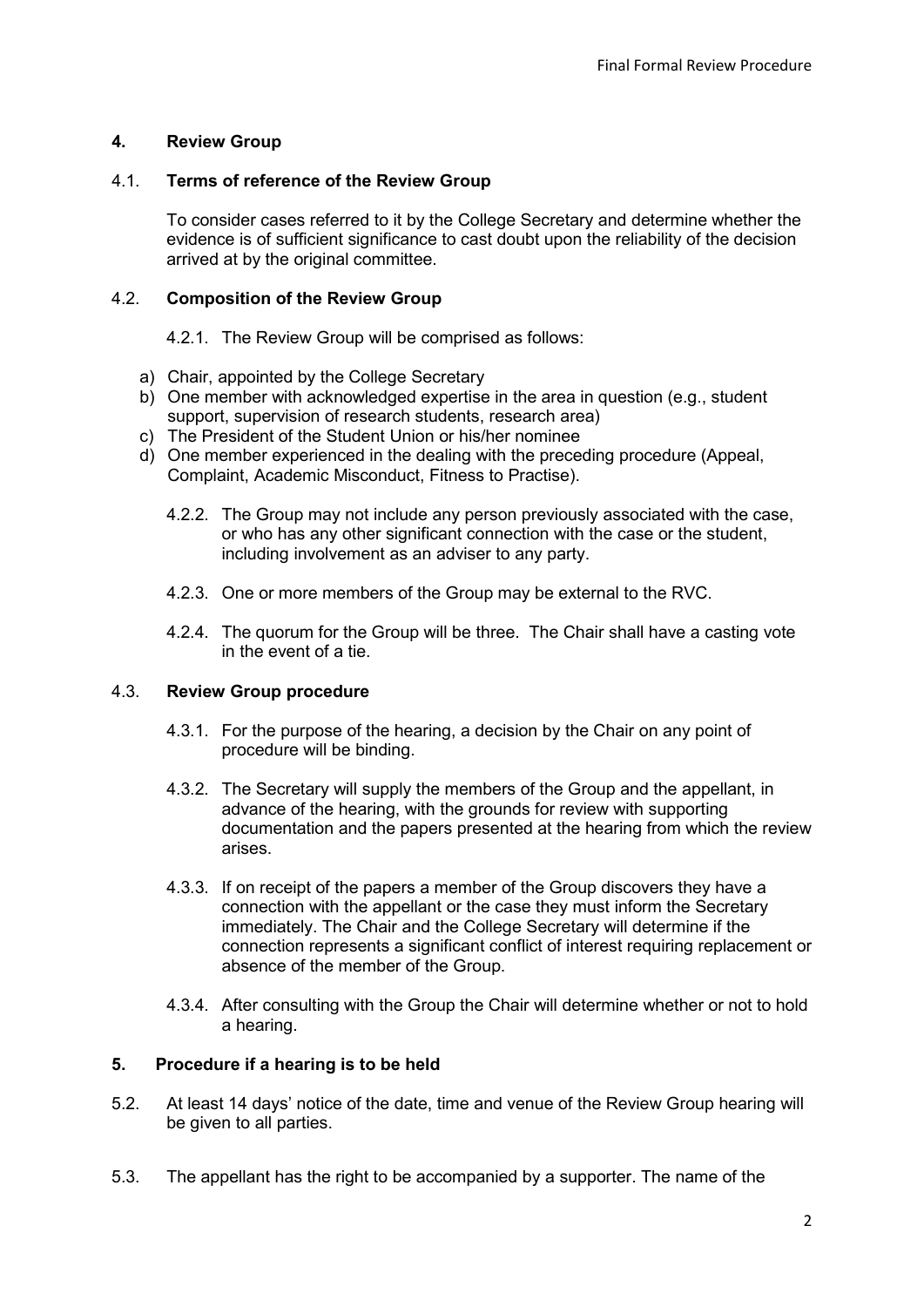<span id="page-3-0"></span>supporter must be supplied to the Secretary at least two working days in advance of the meeting.

- 5.4. The appellant will have the [right to be present](#page-3-0) during the hearing except for instances specified below.
- 5.5. The hearing in the presence of the appellant will be voice recorded under the supervision of the Secretary. Private sessions of the Group will not be recorded but summary notes will be taken by the Secretary.
- 5.5 The student making the review will present her/his case against the decisions.
- 5.6 The Review Group will consider the documents outlined above and may call persons connected with the proceedings from which the review arises to address the Group.
- <span id="page-3-1"></span>5.7 The Review Group, at its discretion, at any time during the hearing of a review order the room to be vacated, or may itself move to another room for [private discussion.](#page-3-1) Only the Review Group and the Secretary to the hearing will be entitled to be present at such times.
- 5.8. At the conclusion of the presentations and the questions, the student may address the Group and the Chair may make a statement.
- <span id="page-3-2"></span>5.9. The Chair will inform the student how and when the [decision will be communicated](#page-3-2) to them.
- 5.10. The Review Group will normally reach its decision without adjournment but may adjourn for a period not exceeding seven days to finalise their decision.
- 5.11. The decision of the Review Group will be made in private. The decision will be reached by a majority vote of the members of the Group and will be announced as the decision of the Group. The votes of individual Group members will be treated as confidential.

#### **6. Review Group outcome**

- 6.1. The Review Group may reject or uphold the appeal made by the student as a result of the Review
- 6.2. Where the Review Group upholds the review, the Group may order one of the following measures:
- a) that the previous decision be set aside and that the case be reconsidered by the appropriate formal stage
- b) that the previous decision, conditions or remedy be modified or reversed as specified by the Review Group. In this circumstance, the Review Group should direct whether or not the record of events should be removed from the student's record.
- 6.3. The decision and order of the Review Group, together with its reasons, will be announced by the Chair and will be sent in writing by email to the RVC address of the appellant, and to the Chair of the prior formal stage from which the review arose. In communicating the decision of the Review Group, the Chair will indicate the reasons for the decision